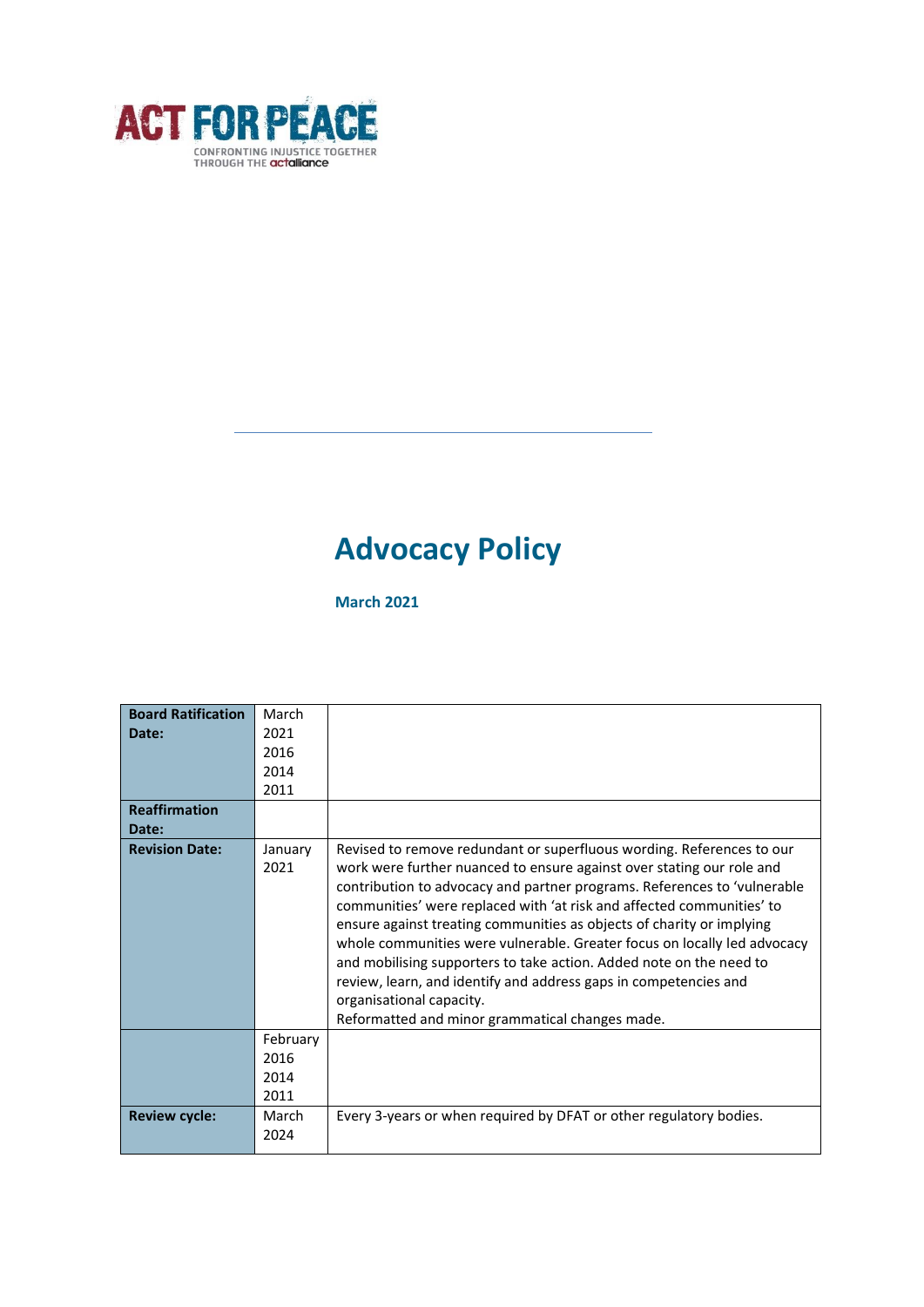## **1. Policy statement**

Act for Peace's advocacy work is grounded in our Christian faith. We believe that all persons are created in the image of God and therefore have inherent dignity and equal worth. This recognition calls upon us as members of the ecumenical family to express our solidarity with, and accountability to, the most vulnerable and not merely to seek to ease their suffering or bear silent witness to the world's injustices.

Act for Peace recognises advocacy as a core component of rights-based humanitarian, development, and protection programming and as essential to the achievement of sustainable, transformative change resulting in strengthened safety, justice and dignity for communities threatened by conflicts, disasters and ongoing displacement.

Act for Peace is committed to the use of advocacy as a critical tool for the realisation of our vision, mission, purpose and goals, and as a requirement for the fulfilment of our mandate. <sup>1</sup> Act for Peace regards strategic, evidence-based advocacy as integral to our efforts to:

- Contribute to the reform of the systems, structures, policies, practices, and attitudes that generate, enable, and perpetuate injustice and inequality.
- Hold those with responsibilities (duty bearers) to account.
- Mobilise constituencies for change.
- Stand with those experiencing oppression and injustice.
- Strengthen the capacity of communities, and other at risk and affected groups, to engage in their own advocacy, and local civil society organisations seeking to help them.
- Provide moral and practical leadership.

Act for Peace understands that advocacy activities may entail significant risks and undertakes to continuously assess and manage any such risks with care and in consultation with key stakeholders. We commit to upholding the principle of 'do no harm', we seek ways to manage risk, rather than refrain from taking action.

For Act for Peace, advocacy is the work we do to influence the policies, practices and attitudes of governments, intergovernmental organisations, multilateral structures and processes, other powerful actors (and those who influence them), and public behaviour and attitudes, in order to bring about the change required to improve the safety, dignity and justice experienced by communities threatened by conflict and disaster. It may include building community and partner capacity for advocacy, joint-advocacy with partners and other agencies, public campaigns and awareness raising, solutions-orientated dialogues with government and key stakeholders, government lobbying, stand-alone advocacy programs on specific issues, and engagement in humanitarian, development and protection practice dialogues.

Our advocacy positions are informed by research and engagement with a wide range of stakeholders, particularly discussions with local partners, and by insights derived from the programmatic and advocacy work conducted by those partners. It is driven by our understanding that we can only sustain the positive impact of our programs, and take that impact to scale, by persuading and/or challenging governments and other institutions with power and resources to change the systems they control, which includes changing their policies, practices and attitudes. This involves creating an enabling environment for reform, which can be supported through changes in public attitudes and understanding. While our advocacy may have short-term objectives, these are always contextualised within a broader positive change goal.

We understand advocacy to mean a set of strategic, coordinated activities which may include research, policy engagement and lobbying, public awareness-raising, and campaigning to mobilise support for collective purpose. Policy engagement and lobbying involve working with decision makers who have the

<sup>1</sup> AFP Vision, Mission, Purpose and Goal 2015-2021 (2015) p.11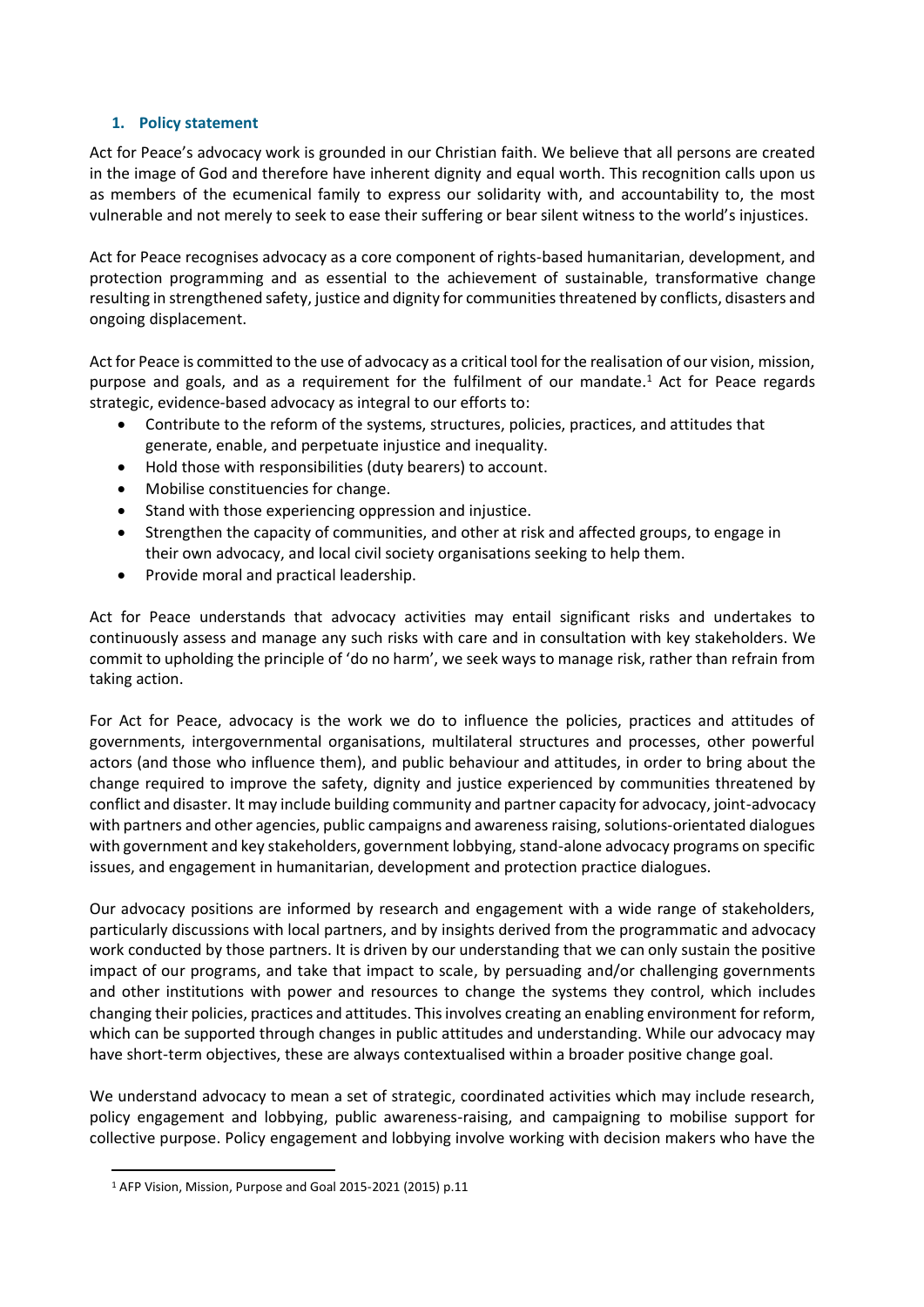power to change policy and practice and/or with those who influence them. This area of advocacy is often done with little or no public visibility and seeks to bring about change by offering analysis, insights, technical expertise, and evidence-based recommendations and/or policy alternatives. It may be longterm, deal with great complexity, involve quiet diplomacy and require relationship building, personal contacts, and flexibility. Other forms of advocacy are likely to be more public, and may include publication of research, public awareness raising, media engagement and campaigns. Policy engagement and lobbying may be complemented and buttressed by public-facing advocacy activities.

Act for Peace understands the three modes of advocacy<sup>2</sup> as follows:

- 1. 'Persuasion', which when successful, encourages authorities and/or perpetrators to change their behaviour through private negotiations or dialogue.
- 2. 'Denunciation', which aims to halt or deter abuses by bringing public attention and influence to bear on authorities or perpetrators of abuses (for example, by naming and shaming a state in a public forum). While denunciation does alter the cost-benefit calculations of an actor, it is usually employed as a 'last resort' after persuasion fails, as it aims to force compliance, which can make future cooperation far more difficult.
- 3. 'Mobilisation', which can take on many forms and may be used in conjunction with advocacy campaigns that focus on persuasion or denunciation or changing behaviours and attitudes, by building supportive community networks and humanitarian alliances, among others.

# **2. Objectives**

The purpose of this policy is to affirm the centrality of advocacy to the work of Act for Peace, to highlight our obligations in this regard and to provide guidance for staff on applicable standards when engaging in or supporting advocacy initiatives. The policy aims to ensure that Act for Peace leads and supports strategic, evidence-based advocacy, routinely, as appropriate and in compliance with mandatory standards, as a fully integrated aspect of our work and as a critical means of achieving sustainable, positive change resulting in strengthened safety, justice and dignity for communities threatened by conflict and disaster.

## **3. Principles and Standards**

This policy complies with the ACT Alliance Advocacy Policy (2011) and further incorporates all applicable standards and requirements contained within our Code of Good Practice and Code of Conduct, the ACFID Code of Conduct, the ACT Alliance Humanitarian Protection Policy (2010), the Core Humanitarian Standard (2014). It is also informed by global good practice as set out in toolkits, reports, policies, and guidelines developed by leading humanitarian and development actors. Our key obligations under this policy are:

• To ensure that our advocacy work complies with the principle of 'do no harm', including undertaking a risk-benefit analysis and, if needed, developing a risk management strategy informed [as closely as possible] by the perspectives of affected communities prior to commencement of any advocacy activities and, where advocacy proceeds, taking all reasonable steps to protect the safety, dignity and rights of affected local people and Act for Peace partners and personnel both during and following an advocacy initiative.

<sup>2</sup> These three forms of advocacy, part of 5-types of rights-based action recognised by Act for Peace, should be considered along with the two forms of service delivery ('support' for state implementation that enables it to meet its responsibilities, and direct provision of services that 'substitute' for a state's responsibility, during emergencies or when the state is either unwilling or unable to meet its responsibilities). The most appropriate type or modes of action should be considered when developing an intervention strategy.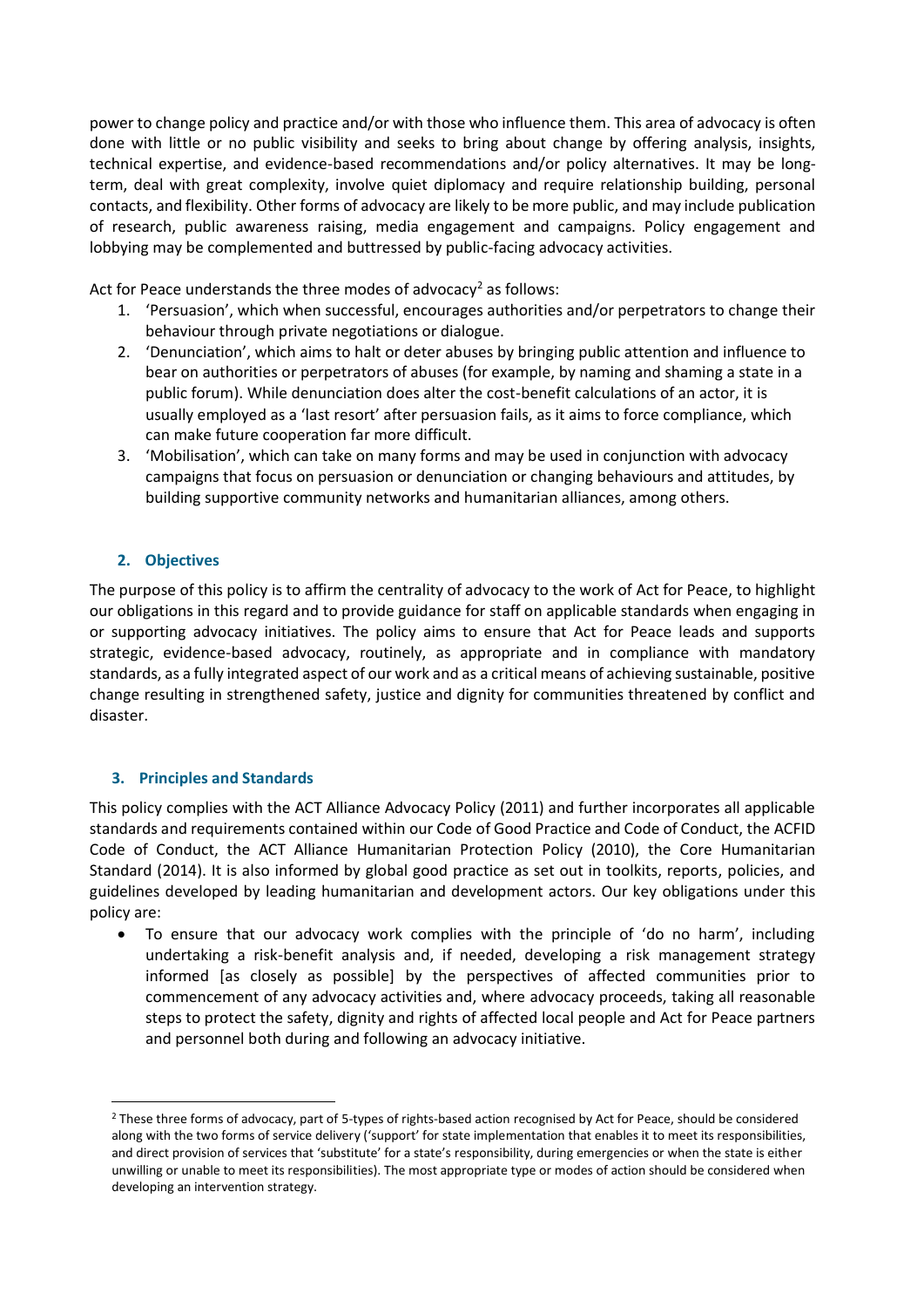- To ensure that our advocacy is evidence-based, transparent in its foundations (provided it does not jeopardise the protection of and privacy of affected individuals) and informed by the perspectives of those affected.
- To only use personal information for advocacy with the informed consent of affected persons who have been made aware of the purpose of collection of the information and, to the extent possible, to keep them informed of the actions taken on their behalf and the ensuing results.
- To claim that our advocacy is representative only when that authority has been established.
- To aim to empower those most affected in local communities to advocate for themselves.
- To work collaboratively with organisations representing people most affected by the issue, where possible and appropriate.
- To disclose any conflicts of interest arising in our advocacy.
- To leverage the knowledge, experience and relationships of the alliances, networks, and consortia we are a part of, and engage in continuous mutual learning, policy development and advocacy.
- To strengthen the quality, accountability, and impact of our advocacy work, both individually and collectively, by ensuring we regularly review and learn from our work, identify gaps in competencies and areas for organisational capacity development and promote learning and adaptation.
- To ensure that the Australian Government is not expressly or by implication associated with any adverse comment made about other governments within the scope of our advocacy work, and to appraise the Australian Government of any express or implied criticism to be made publicly of the Australian Government within the scope of our advocacy work, wherever such advocacy is subject to our current DFAT Head Agreement.<sup>3</sup>

This policy also supports, and should be read in conjunction with, the following Act for Peace documents: Act for Peace 's vision, mission and values, Act for Peace 's Humanitarian Protection Policy, Act for Peace's Human Rights Policy, Act for Peace's Marketing and Communications Policy, and the guidelines for advocacy in Act for Peace's Operations Manual.

# *Act for Peace Approach*

This policy sets out principles which guide our advocacy work. These principles are as follows:

- Advocacy is a critical and fully integrated aspect of Act for Peace's work. Advocacy is a 'whole of agency' endeavour, which is integrated within our program cycle management and requires both inter- and intra-departmental coordination and collaboration.
- Advocacy is understood as an inclusive and participatory process, in which the perspectives and agency of affected persons and communities are considered central; and in which such community concerns and perspectives may beneficially be amplified and projected into new arenas subject to strategic considerations including risk to affected parties.
- Act for Peace's advocacy is rights-based and solutions-oriented.
- Advocacy establishes and strengthens links between experiences and occurrences at the local level and policy decisions and dialogues at the national, regional and global levels; and Act for Peace's input into these policy arenas always to be informed by insights derived from our field operations and the experiences of our partners and networks.
- Act for Peace may advocate in reaction to particular events and circumstances, yet understands that advocacy is generally proactive in nature, complex and focussed upon the achievement of sustainable, systemic positive change, requiring persistence, astute timing and targeting, strategic planning, ongoing review, strong partnerships, a long-term perspective and commitment.

<sup>&</sup>lt;sup>3</sup> DFAT Head of Agreement. Note that this would most likely occur in a DFAT-funded program.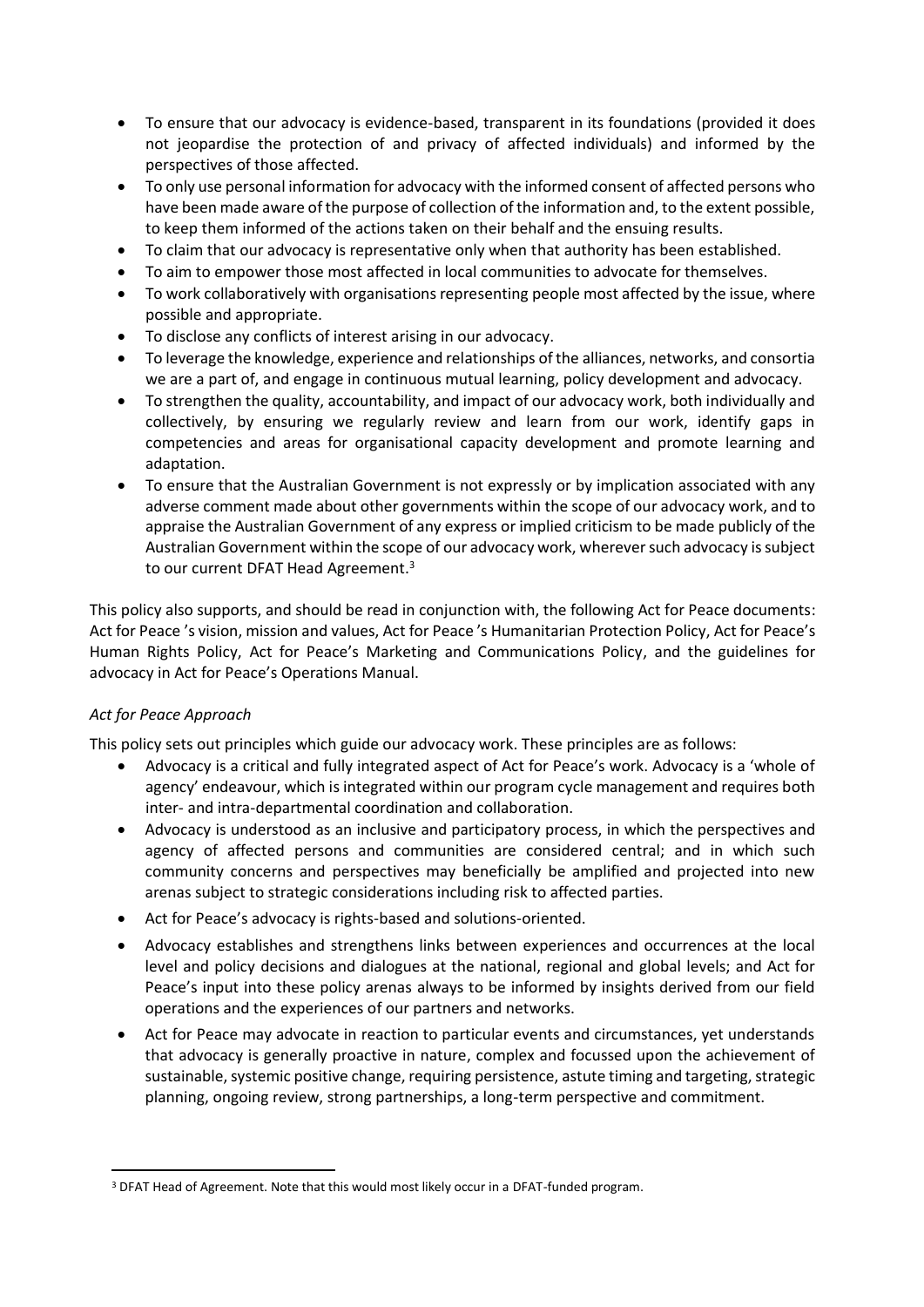- Act for Peace recognises the three internationally accepted modes of action for humanitarian advocacy, namely, persuasion, denunciation, and mobilisation, <sup>4</sup> and is conscious of risks and benefits associated with each. In our experience, persuasive advocacy, along with advocacy aimed at mobilising stakeholders, results in more sustained and transformative change as duty-bearers, and those we mobilise in support, subsequently act of their own accord, having been convinced of the need to act. Denouncing or public naming and shaming of duty-bearers tends to generate short-term pressure for change, but often has serious risks to staff, partners, affected communities and constructive relationships, and does not always result in lasting change. In our advocacy work, persuasion and mobilisation are preferred over denunciation, which will only be contemplated where other modes of action have proven ineffectual or are deemed inexpedient.
- At times, Act for Peace will undertake advocacy outside of the public domain, in recognition that on occasion this may be required for 'persuasion' to be effective. At other times, our advocacy work will be public facing. Such decisions are made and reviewed strategically with regard to the specific circumstances of each initiative.
- Act for Peace has built a reputation as a credible advocate in domestic, regional, and global arenas and will pursue its ongoing advocacy agenda in a manner which always consolidates and further strengthens this reputation. This requires a steadfast commitment to truthfulness, integrity, inclusivity, and continual learning in our work as well as a honed advocacy agenda (prioritising niche opportunities for catalytic change, and a solutions orientation) and investment in the establishment and maintenance of sound, strategic relationships.

Advocacy can entail serious risks, including jeopardising humanitarian access, relations with authorities, life-saving assistance programmes and the security of affected communities and personnel. As such, Act for Peace undertakes to assess and manage any such risks carefully and inclusively, in keeping with standard procedures. We recognise that this may result in a decision not to proceed with an advocacy strategy. However, we do not regard the existence of risks per se as a justification for inaction or 'silent witnessing', recognising that this inadvertently allows for the perpetuation of abuses. Accordingly, the risks of inaction should also be carefully considered.

#### **4. Scope**

This policy applies to all advocacy work with which Act for Peace is engaged and is to be adhered to by all Act for Peace staff involved in the design, implementation, monitoring, evaluation, risk management, supervision or other support of advocacy initiatives, including campaigns. It is further offered as guidance to Act for Peace's ecumenical partners.

This policy applies to all Act for Peace-led and supported advocacy work undertaken at the field level, in the Australian context, and in regional and global arenas, including joint advocacy initiatives with which Act for Peace is involved.

<sup>4</sup> ALNAP, Protection: an ALNAP guide for humanitarian agencies (2005), pp.84-7.